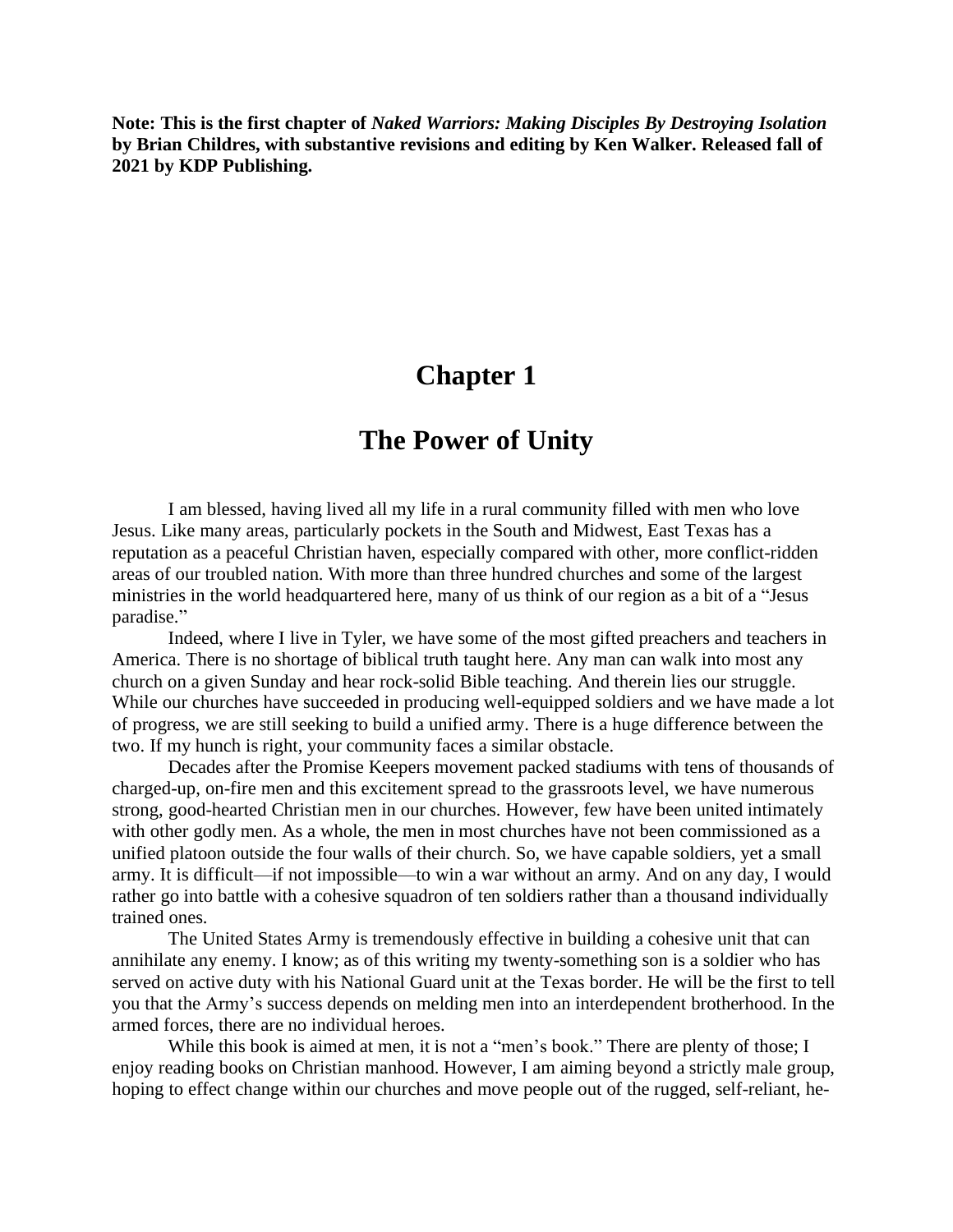man hero mindset. It is one that too often reflects public discourse in America and has spilled over into our churches.

This reality can be seen by the reactions to a question I posed once to a group of men: "Do you think it is possible to be a godly man?" When all responded in the affirmative, I looked them square in the eye and told them: "It is impossible to be a *godly man.*" One older gentleman got rather offended, intensely disagreeing with what he saw as a harsh statement.

In response, I pointed out the key word to my question: *man*.

"There is no such thing as a godly *man,"* I explained. "There are only godly *men.*"

Think about that for a second. Do you see the profound difference between the two? We are only healthy and powerful when we are *together* as men. God created the body of Christ to live in community. He wants us to live in the plural, as submitted, transparent, vulnerable people. Many of us have been duped into thinking that spiritual growth and discipleship is a personal journey when nothing could be further from the truth.

 This is because the American phenomena of individualism has infected the church. I watch too many Christians invest enormous amounts of time and energy into spiritual activity that is focused on individual, private spiritual growth. The tech explosion, as personified by YouTube sermons, Zoom meetings, and Christ-centered phone apps, has only added to the struggle. We are never more isolated than when we are staring into our smartphone screen or laptop. We may be fully engaged in "Christian activity" while remaining utterly alone. The truth is: my favorite preaching podcast will never be able to look me in the eyes, listen as I confess my sin, and accept me unconditionally.

#### **Wrong Target**

 Recently, a pastor told me that his goal is that every man in his church have a daily quiet time of thirty minutes of prayer and Bible reading. He was convinced that if every man got up each morning and devoured the Word of God and prayed, it would transform his church. While I disagreed, I didn't say anything. Unfortunately, I didn't have the courage to inform him that he was aiming at the wrong target. A half-hour prayer time at 5:30 a.m. every day will do nothing to cancel the destructive power of isolation for a man.

Am I refusing to acknowledge the power of consistency in our prayer closet? Not at all. I am simply declaring the insanity of attempting to be spiritually healthy when there is no one in your church who knows the real you. That's because the bottom line is: You CAN'T follow Jesus by yourself! It is impossible to be spiritually healthy if you are not part of an intimate team of godly men. Following Christ by yourself is an impotent religious game, which leads to pain and destruction.

I know. I wasted years in ministry attempting to disciple individual men who had no spiritual brothers in their lives. These good guys kept coming back week after week to meet with me and receive every ounce of ministry I had to offer. Yet, my efforts accomplished few positive results. Why? They were trying to live the Christian life in a vacuum. Without a brotherhood for support, they were doomed to a pattern of failure because no one can go it alone.

So, this book will not tell you how to be a good husband, father, or leader. Many of you reading these words likely know the "how-to" of your roles as a Christian man. As a matter of fact, if you have been a believer for at least a year and attended a Bible-teaching church for most of that time, you have more than enough truth to successfully live the Christian life.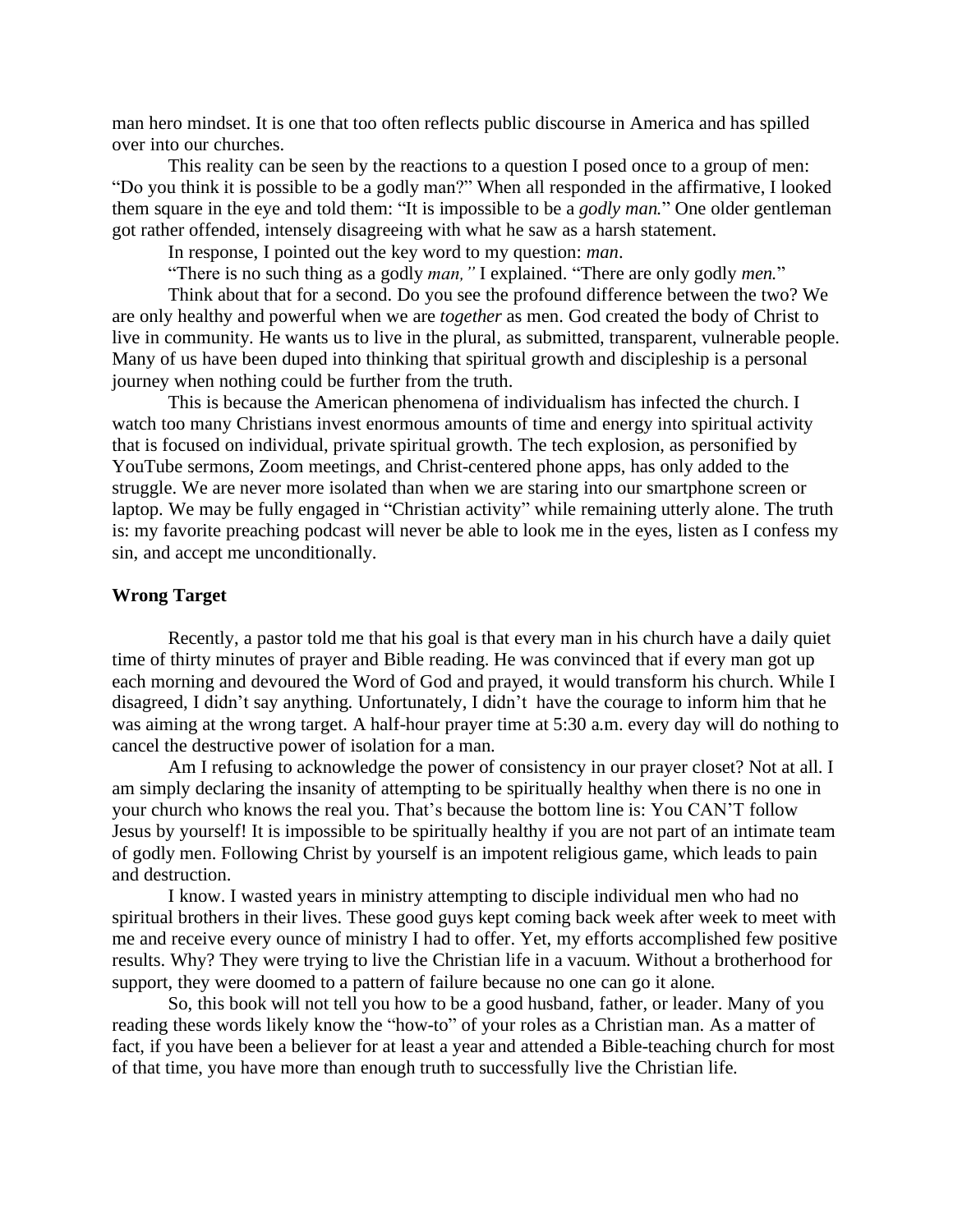In the pages that follow, I will relate the story of the men's movement in East Texas. Because of men I associate with beyond our area, I know similar grassroots movements are springing up in places like Utah, Arizona, and Oklahoma. As I relate what miracles we have seen over the past decade, I want to relate how you and your church can join this revolution, no matter where you live.

I say this after watching hundreds of men get initiated into this band of brothers. The result is typically the same: a man's life is transformed and his family impacted. This in turn impacts the life of another man, and then another, and another. The primary benefactors in all of this are pastors and the local church.

 This men's movement is about more than discipling a group of men. It is creating a healthy, sustainable revival in the local church. Most pastors I know have a burning desire to see more strong marriages, healthy children, spiritually robust teens, humble leaders, and strong male participation in congregational life. And what gives birth to all of the above is a men's relational discipleship movement within local churches.

 Now, there is nothing wrong with having a strong marriage ministry, children's program, or youth ministry. It's just that these programs will not produce healthy marriages, children, or teens. This only comes from having a church with a strong foundation of men, intimately connected one to another.

## **Mutual Rescue**

Among other things, I write this book out of personal gratitude for what the East Texas men's revival has done in my life. Back in 2012, I was struggling during an excruciating season of marriage. The day of my eighteenth anniversary fell on a Tuesday, with the gloomy skies and rain pelting Tyler symbolizing an eight-months-long separation with my wife. Despite our division, I wanted to buy an anniversary card for the woman whom I had loved for so many years.

Stumbling into Walmart as I dodged rain drops, I bought a card, and sprinted back to the car. Then, I made a split-second decision to not give it to her and crammed the card into the glove compartment. The tragedy of not being able to celebrate my marriage on this special day hit me like a sledgehammer, overwhelming me with grief. Soon, I pulled into a convenience store to grab a six-pack of beer and guzzled four of them before I pulled into my driveway.

 Turning off the ignition, with the pain of longing and loneliness weighing on me, I burst into tears. As the rain continued to fall, I felt covered by a blanket of despair. Needing to escape, I decided to drive two hours to another city where I could hide in a strip club and get drunk. That was the only plan I could devise to dull the ache inside. As I prepared to set out on my journey, I shot a quick text to Mike, one of my spiritual brothers, reading:

"18<sup>th</sup> Anniversary today. Painful. Pray for me. Much temptation."

 Within two minutes he shot back a reply: "I am tempted tonight as well. But I'll stand strong for you brother and pray for you. Know that you are covered."

Something happened in my heart that night as I read my friend's words. But it was more than just his message; it was the love and commitment he expressed, leaving me feeling as if Mike was physically standing by my side. It represented a powerful force—light entering into a vast darkness. Even though I was by myself, I was not alone.

 Miraculously, instead of driving to the strip club, I went inside and went to sleep. After a peaceful, restful evening, I awoke the next morning and soon received a call from Mike. He